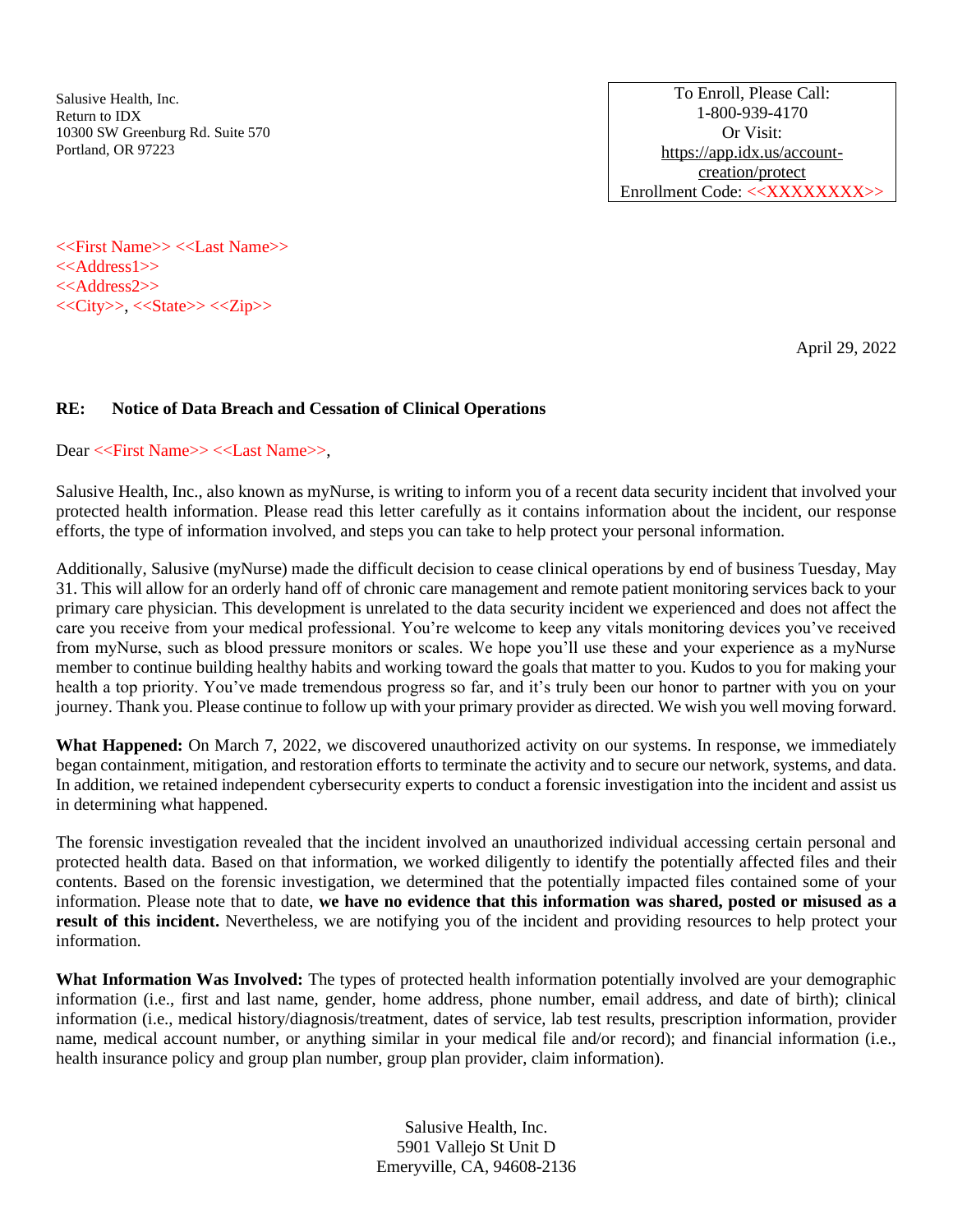**What We Are Doing:** In addition to the response efforts as described above, we implemented additional security measures to protect our digital environment and minimize the likelihood of future incidents. We also reported the incident to the Federal Bureau of Investigation and will cooperate to help identify and prosecute those responsible.

What You Can Do: We encourage you to contact IDX with any questions and to enroll in the free identity protection services by calling 1-800-939-4170 or going to<https://app.idx.us/account-creation/protect> and using the Enrollment Code provided above. IDX representatives are available Monday through Friday from 6 am - 6 pm Pacific Standard Time. Please note the deadline to enroll is July 29, 2022.

These services include [12/24] months of credit and CyberScan monitoring, a \$1,000,000 insurance reimbursement policy, and fully managed id theft recovery services. With this protection, IDX will help you resolve issues if your identity is compromised.

**For More Information:** You will find detailed instructions for enrollment on the enclosed Recommended Steps document. Also, you will need to reference the enrollment code at the top of this letter when calling or enrolling online, so please do not discard this letter.

Please call 1-800-939-4170 or go to<https://app.idx.us/account-creation/protect> for assistance or for any additional questions you may have.

The privacy and security of your information is a top priority for Salusive Health. We take this incident very seriously and we regret any worry or inconvenience this may cause you. We also apologize for any inconvenience created by our cessation of clinical operations. We will work with your providers to transition services in a manner that creates as little disruption as possible.

Sincerely,

Salusive Health, Inc. (myNurse.ai).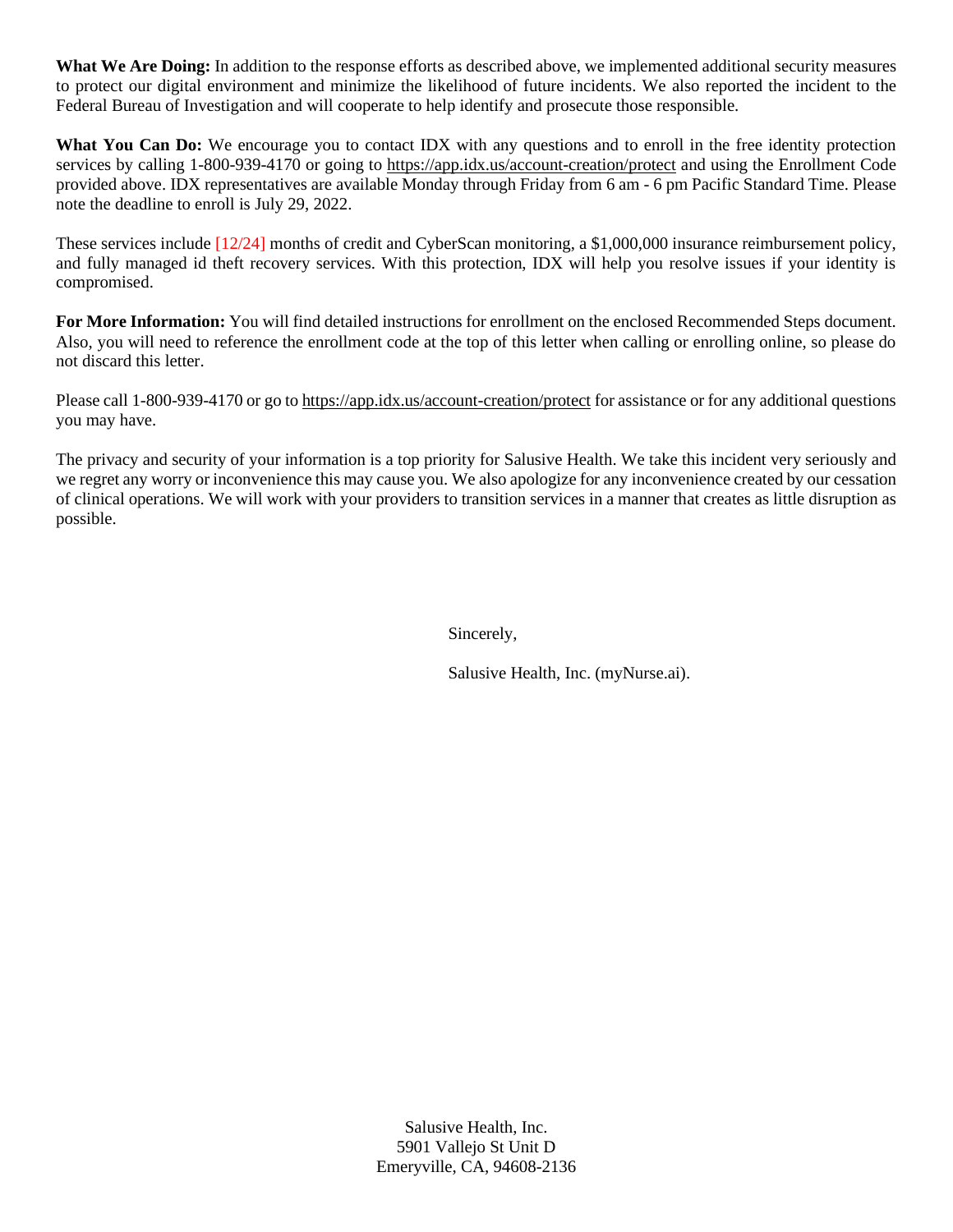## **Recommended Steps to Help Protect Your Information**

**1**. **Website and Enrollment.** Go to<https://app.idx.us/account-creation/protect> and follow the instructions for enrollment using your Enrollment Code provided at the top of the letter.

**2. Activate the credit monitoring** provided as part of your IDX identity protection membership. The monitoring included in the membership must be activated to be effective. Note: You must have established credit and access to a computer and the internet to use this service. If you need assistance, IDX will be able to assist you.

**3. Telephone.** Contact IDX at 1-800-939-4170 to gain additional information about this event and speak with knowledgeable representatives about the appropriate steps to take to protect your credit identity.

**4. Review your credit reports**. We recommend that you remain vigilant by reviewing account statements and monitoring credit reports. Under federal law, you also are entitled every 12 months to one free copy of your credit report from each of the three major credit reporting companies. To obtain a free annual credit report, go t[o www.annualcreditreport.com](http://www.annualcreditreport.com/) or call 1-877-322-8228. You may wish to stagger your requests so that you receive a free report by one of the three credit bureaus every four months.

If you discover any suspicious items and have enrolled in IDX identity protection, notify them immediately by calling or by logging into the IDX website and filing a request for help.

If you file a request for help or report suspicious activity, you will be contacted by a member of our ID Care team who will help you determine the cause of the suspicious items. In the unlikely event that you fall victim to identity theft as a consequence of this incident, you will be assigned an ID Care Specialist who will work on your behalf to identify, stop and reverse the damage quickly.

You should also know that you have the right to file a police report if you ever experience identity fraud. Please note that in order to file a crime report or incident report with law enforcement for identity theft, you will likely need to provide some kind of proof that you have been a victim. A police report is often required to dispute fraudulent items. You can report suspected incidents of identity theft to local law enforcement or to the Attorney General.

**5. Place Fraud Alerts** with the three credit bureaus. If you choose to place a fraud alert, we recommend you do this after activating your credit monitoring. You can place a fraud alert at one of the three major credit bureaus by phone and also via Experian's or Equifax's website. A fraud alert tells creditors to follow certain procedures, including contacting you, before they open any new accounts or change your existing accounts. For that reason, placing a fraud alert can protect you, but also may delay you when you seek to obtain credit. The contact information for all three bureaus is as follows:

## **Credit Bureaus**

| <b>Equifax Fraud Reporting</b> | <b>Experian Fraud Reporting</b> | <b>TransUnion Fraud Reporting</b> |
|--------------------------------|---------------------------------|-----------------------------------|
| 1-866-349-5191                 | 1-888-397-3742                  | 1-800-680-7289                    |
| P.O. Box 105069                | P.O. Box 9554                   | P.O. Box 2000                     |
| Atlanta, GA 30348-5069         | Allen, TX 75013                 | Chester, PA 19022-2000            |
| www.equifax.com                | www.experian.com                | www.transunion.com                |

It is necessary to contact only ONE of these bureaus and use only ONE of these methods. As soon as one of the three bureaus confirms your fraud alert, the others are notified to place alerts on their records as well. You will receive confirmation letters in the mail and will then be able to order all three credit reports, free of charge, for your review. An initial fraud alert will last for one year.

## **Please Note: No one is allowed to place a fraud alert on your credit report except you.**